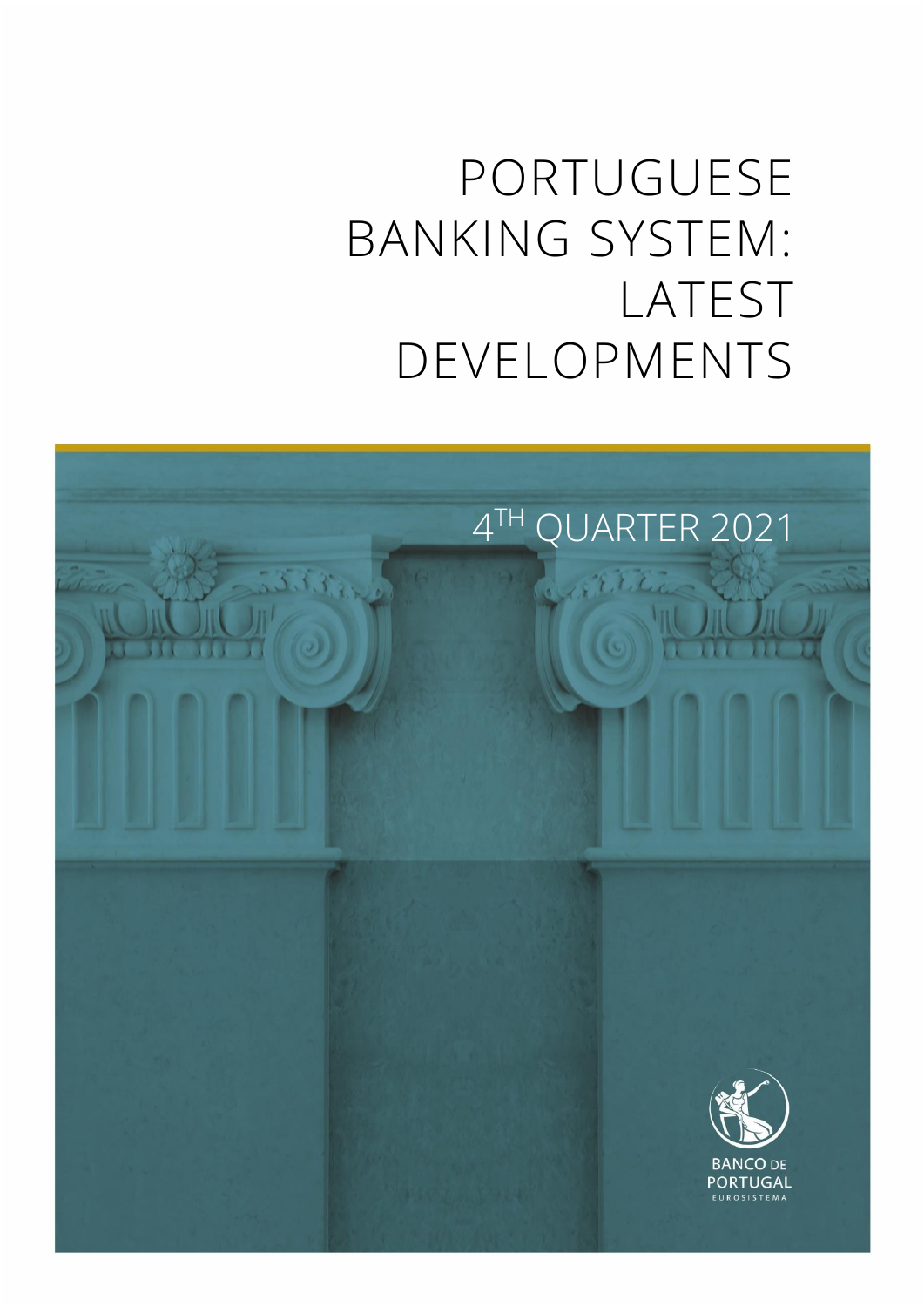### Lisboa, 2022 • [www.bportugal.pt](file://///bdp.pt/dfs/dcm/grupos/DCMPI/Ativo/Publicacoes/Relatorios/Novo%20layout%202018/Template/www.bportugal.pt)

Cut-off date: 23 March 2022.

Portuguese Banking System: latest developments **•** Banco de Portugal Rua do Comércio, 148 | 1100-150 Lisboa **•** www.bportugal.pt **•** Edition Financial Stability Department **•** Design Communication and Museum Department | Design Unit **•** Translation International Relations Department | Translation Unit ISSN 2183-9646 (online)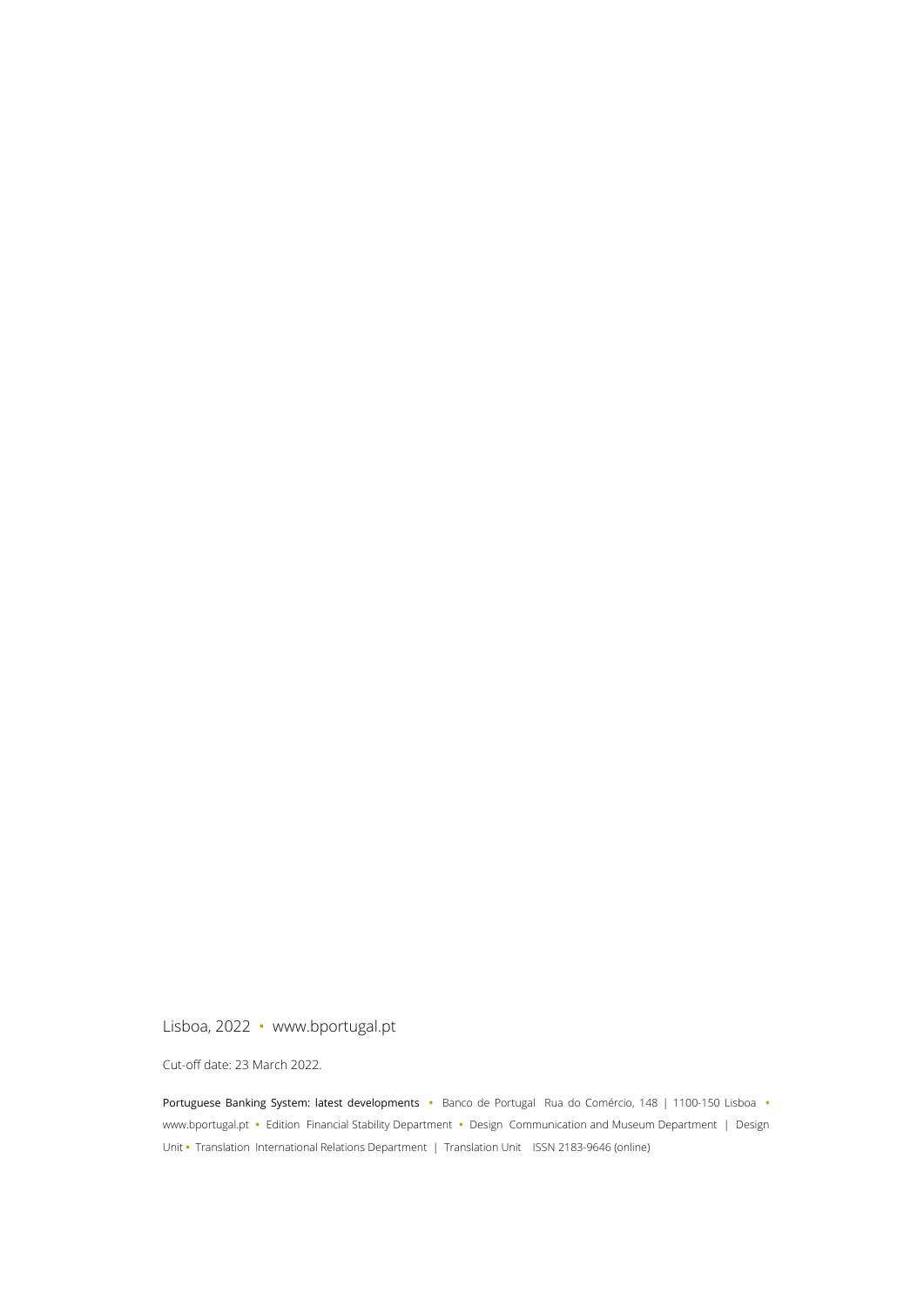## Portuguese banking system | 4<sup>th</sup> quarter of 2021

#### **Balance-sheet structure**

Total assets increased by 1% in the fourth quarter of 2021. Growth in cash balances at central banks (1.3 p.p.) contributed in particular to this increase.

The loan-to-deposit ratio declined by 1.2 p.p. to 81.2%, owing to a 1.9% increase in customer deposits, mitigated by a 0.4% rise in loans to customers. The weight of central bank funding increased by 0.1 p.p. to 9.4% of assets.

In December 2021, the liquidity coverage ratio (LCR) stood at 260%, up by 2 p.p. from September, as a result, in particular, of an increase in liquid assets.

#### **Asset quality**

In the fourth quarter of 2021, the gross nonperforming loans (NPL) ratio declined by 0.4 p.p. to 3.6%. These developments reflected a decrease in NPLs and an increase in performing loans, with contributions of -0.3 p.p. and -0.1 p.p. respectively. The NPL ratio net of impairments stood at 1.7%.

The gross NPL ratios for NFCs and households stood at 8.1% (-0.3 p.p.) and 2.8% (-0.2 p.p.), respectively, reflecting in particular a reduction in NPLs.

The NPL impairment coverage ratio declined by 3.5 p.p. to 52.2%. These developments reflected a decrease in accumulated impairments, partly offset by the reduction in NPLs. For NFCs, the ratio declined by 3.8 p.p. to 52.9%. The coverage ratio for households decreased to 50.9%, increasing by 0.3 p.p. to 64.8% in consumption and other purposes and falling by 1.5 p.p. to 32.6% in the housing segment.

**Chart 1 •** Central bank funding





Source: Banco de Portugal.

#### **Chart 2 •** NPL ratios



Source: Banco de Portugal.

**Chart 3 •** NPL coverage ratios



Source: Banco de Portugal.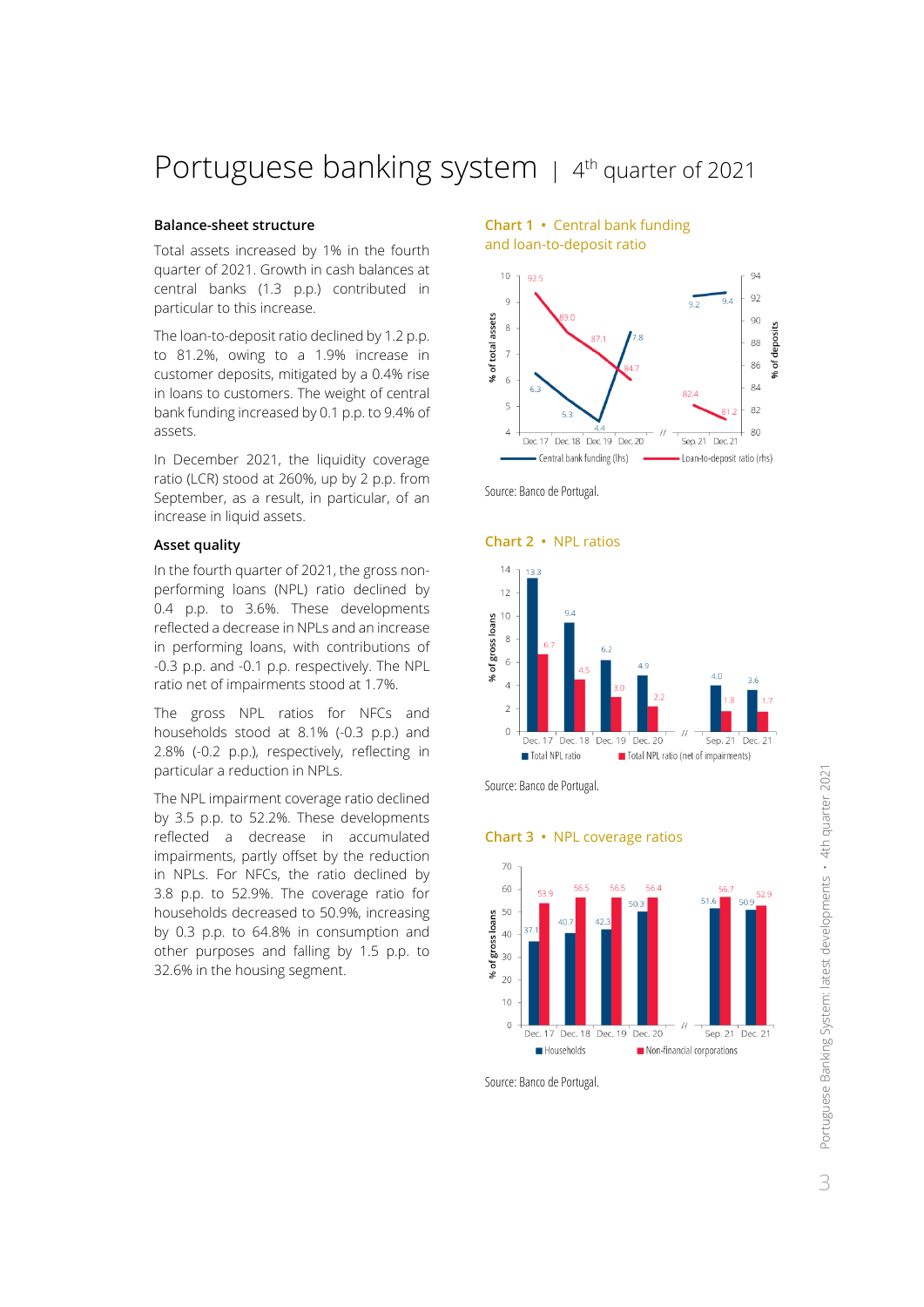#### **Profitability**

In 2021 return on assets (ROA) increased by 0.41 p.p. compared with 2020 to stand at 0.46%. Return on equity (ROE) rose by 4.9 p.p. to 5.4%. The recurring operating result remained unchanged from 2020.

Developments in ROA reflected lower credit impairments and, to a lesser extent, higher income from financial operations.

After a sharp increase in 2020, related to the outbreak of the pandemic, the loan loss charge decreased by 0.68 p.p. to 0.33% in 2021.

The cost-to-income ratio continued the downward trend that started in 2019, standing at 53.4% in 2021 (-4.4 p.p. from 2020). This decline was chiefly due to an increase in total operating income and, to a lesser extent, a decrease in operational costs.

#### **Solvency**

In the fourth quarter of 2021, the total capital ratio and the Common Equity Tier 1 (CET1) ratio increased by 0.2 p.p. and 0.3 p.p. to stand at 18.0% and 15.5% respectively. A decrease in risk-weighted assets, partly offset by a decline in capital, contributed to these developments.

The average risk weight declined by 1.7 p.p. to 44.0%, as a result of an increase in assets and a reduction in risk-weighted assets.

The leverage ratio fell by 0.2 p.p. from the previous quarter, to 7.0%.

#### **Chart 4 •** Return on equity (ROE), return on assets (ROA) and recurring operating result



Source: Banco de Portugal.



**Chart 5 •** Cost-to-income and loan loss charge ratios

Source: Banco de Portugal.



#### **Chart 6 •** Own funds ratios and leverage ratio

Source: Banco de Portugal.

Note: RWA means risk-weighted assets. Total exposure includes total assets, derivatives and off-balance sheet positions, and may exclude exposures to central banks upon authorisation of the supervisory authority.